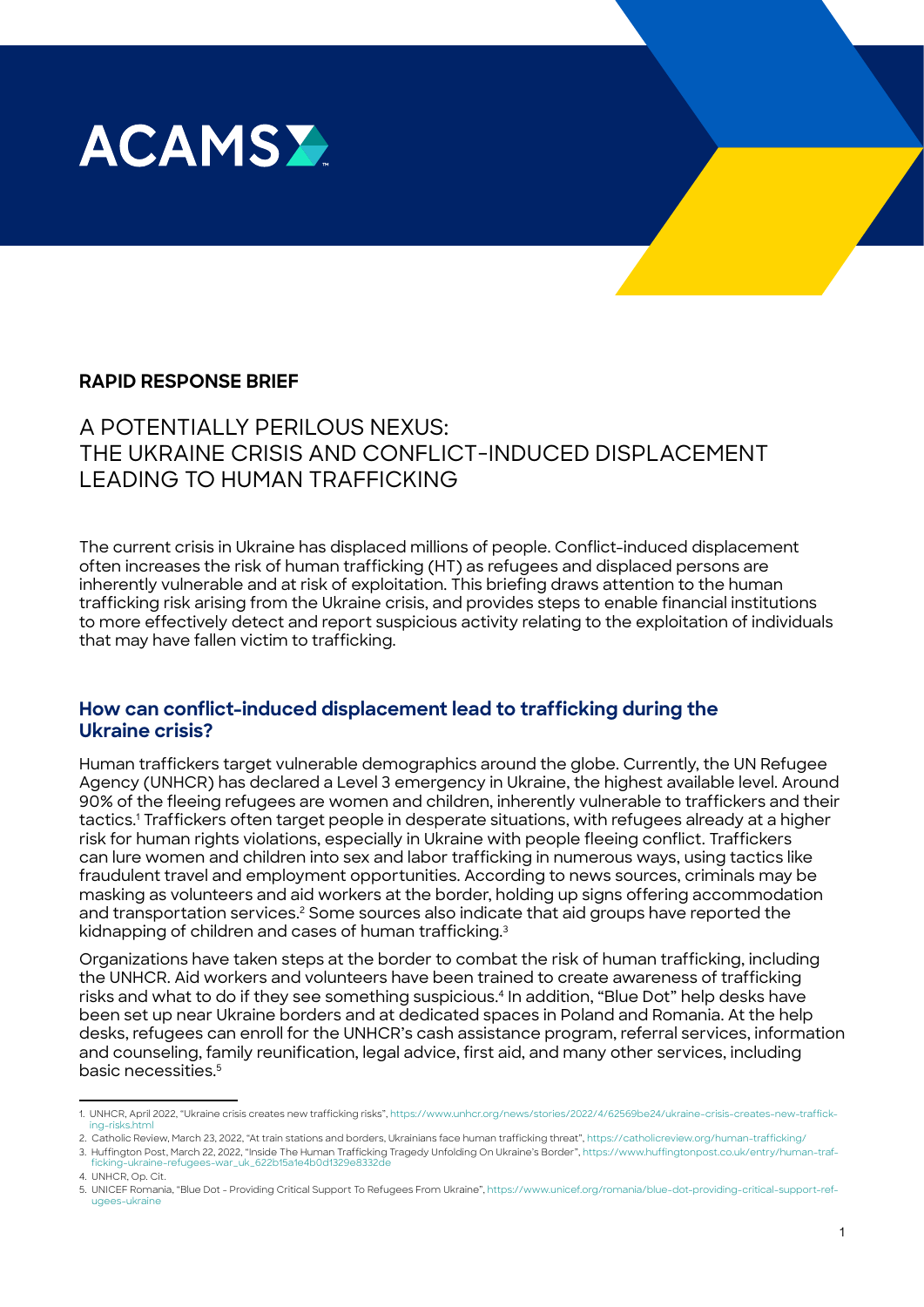- **•** Over **six and a half million** refugees are estimated to have fled to neighboring countries, with more than **seven million** estimated to be internally displaced in Ukraine.<sup>6</sup>
- **•** Criminal organizations, including traffickers, may be posing as volunteers to lure women and children into accommodation or transportation vehicles. They also may be posting online advertisements with free or "cheap" accommodation.
- **•** Aid organizations and individuals are working together to create awareness campaigns for refugees and volunteers around human trafficking risks. Though, with the chaos of the largescale crisis, criminal organizations can take advantage of vulnerable women and children fleeing. Therefore, it is imperative that financial institutions raise awareness and monitor for suspicious activity.

## **How can financial intelligence assist in detecting potential trafficking victims?**

Human trafficking is one of the most profitable forms of crime, generating around US\$150 billion worldwide yearly.7 Financial institutions are vital in the efforts to combat human trafficking, as the information they collect and analyze can assist in identifying both victims and traffickers. Within the Ukraine crisis, refugees fleeing conflict-affected areas are inherently vulnerable to both human trafficking and human smuggling. Both raising awareness of behavioral red flags for front office workers, and identifying specific suspicious money movements for compliance analysts, are critical in identifying potential human trafficking victims and criminal organizations.

Many victims of trafficking do not have regular contact with others outside their trafficker(s). Therefore, it is vital that front office staff within financial institutions are aware of potential **behavioral** red flags tied to human trafficking. Below is a list of behavioral red flags that front office bank workers can use in order to identify possible trafficking victims:

- **•** A customer has an overall disheveled appearance: poor hygiene, malnourishment, fatigue, signs of abuse (physical or sexual)
- **•** A customer defers all questions to a third party, even basic ones, indicating a lack of whereabouts; third party may even attempt to speak for them
- **•** A third party has access to, or controls, the customer's documents and identification
- **•** A third party attempts to open an account on behalf of someone else or an unqualified minor
- **•** A third party insists on being present and having access to the account
- **•** A customer appears to be clearly uncomfortable or has a fearful demeanor
- **•** A customer has limited freedom of movement or is monitored/transported by others
- **•** A customer works in an industry vulnerable to sex trafficking, such as strip clubs, illicit cantinas, go-go bars, or massage businesses<sup>8</sup>
- **•** A customer describes moving or changing jobs often and suddenly
- **•** A customer is unfamiliar with the neighborhood they live or work in

In addition to behavioral red flags, suspicious money movement can be tied to human trafficking or smuggling organizations. As there is not one specific indicator related to human trafficking, it is important that financial institutions use wider **contextual information** to identify suspicious activity. It will be easier to identify trafficking at the victim level or at the lowest level of a criminal organization, as for higher-level persons within criminal organizations suspicious activity may look like a number of different crimes.<sup>9</sup> Contextual information and suspicious money movement may include:10

<sup>9.</sup> FATF, July 2018, "Financial Flows from Human Trafficking", <https://www.fatf-gafi.org/media/fatf/content/images/Human-Trafficking-2018.pdf> 10. [Ibid.](http://www.fatf-gafi.org/media/fatf/content/images/Human-Trafficking-2018.pdf)



<sup>6.</sup> UNHCR, "Ukraine emergency", <https://www.unhcr.org/ukraine-emergency.html>

<sup>7.</sup> FinCEN, October 15, 2022, "FinCEN Advisory, FIN-2020-A008", [https://www.fincen.gov/sites/default/files/advisory/2020-10-15/Advisory%20Human%20Traf](https://www.fincen.gov/sites/default/files/advisory/2020-10-15/Advisory%20Human%20Trafficking%20508%20FINAL_0.pdf)[ficking%20508%20FINAL\\_0.pdf](https://www.fincen.gov/sites/default/files/advisory/2020-10-15/Advisory%20Human%20Trafficking%20508%20FINAL_0.pdf) 

<sup>8.</sup> Polaris, "Recognizing Sex Trafficking",<https://polarisproject.org/sex-trafficking/>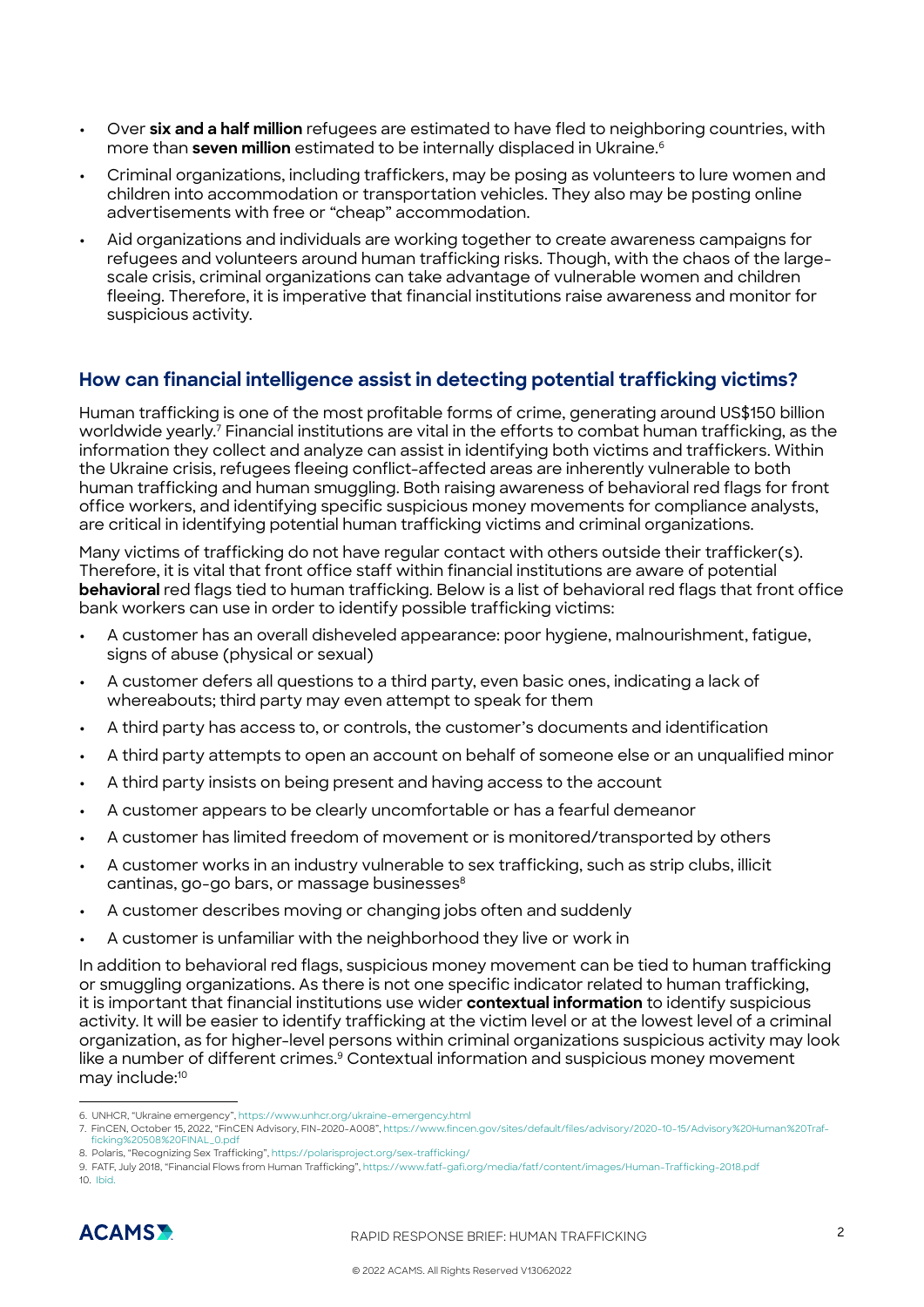- **•** Residency details, living expenses, and utility company information, or lack thereof, that cannot be mitigated from moving through short term housing during the refugee crisis
- **•** Continued and excessive accommodation and travel expenses, including airline tickets, train tickets, taxi fares, and hotel/motel rooms that cannot be mitigated through leaving a conflict area (Ukraine)
- **•** Third-party cash deposits or money transfers from various and/or numerous individuals with no established relationship; the deposits are not in line with the client's stated income or employment
- **•** Third party depositors may reside in various geographical areas, likely near the conflict areas or refugee areas
- **•** A telephone number or email address listed on the account is common to other customers
- **•** Suspicious transfers of funds made through a company to different people with no verified business relationship
- **•** As traffickers and/or smugglers primarily use cash or Hawalas, funnel accounts and bulk cash smuggling may be used to make deposits into a victim's account for use by the criminal organization
- **•** A wage deposit may be made into a single account for numerous "employees", or a deposit is followed by rapid withdrawal/transfer into single accounts
- **•** Numerous clients are listed at the same address, likely in substandard accommodation like a single bedroom, that cannot be mitigated by due diligence regarding refugee housing
- Transactions may occur outside of normal business operating hours<sup>11</sup>
- Customer may frequently purchase and use prepaid access cards<sup>12</sup>
- **•** Customer may send or receive funds using cryptocurrencies to or from Darknet marketplaces, online marketplaces known for selling pornographic materials, escort advertising agencies, or online classified sites
- **•** Frequent transactions using third party payment processors to conceal originators and the beneficiaries of transactions<sup>13</sup>

For further information and red flags related to human trafficking, please see FinCEN advisory [FIN-2020-A008](https://www.fincen.gov/sites/default/files/advisory/2020-10-15/Advisory%20Human%20Trafficking%20508%20FINAL_0.pdf) and the 2018 FATF [Report](http://www.fatf-gafi.org/media/fatf/content/images/Human-Trafficking-2018.pdf) on Financial Flows from Human Trafficking. Also see the UNODC 2020 Global [Report](https://www.unodc.org/documents/data-and-analysis/tip/2021/GLOTiP_2020_15jan_web.pdf) on Trafficking in Persons and the OCSE/FAST Financial Investigations [tool.](https://www.fastinitiative.org/implementation/financial-investigations/)

## **Financial inclusion within the context of the Ukraine crisis**

Financial institutions can assist refugees fleeing the Ukraine conflict by making banking more accessible and increasing financial support.<sup>14</sup> Some financial institutions within the EU and UK are offering payment accounts and cards to Ukrainian citizens, residents, and refugees fleeing the conflict. Banks and payment systems are waiving monthly fees, transfer fees, and sign-up fees for refugees. They also offer Ukrainian speaking assistance, quick access and account set up, online access to set up accounts and virtual cards, and identification through a passport, ID, or proof of refugee status only. It is important that EU and UK financial institutions make banking accessible, especially for Ukrainian refugees fleeing conflict, while also managing risk. The European Banking Authority (EBA) released a [statement](https://www.eba.europa.eu/sites/default/documents/files/document_library/Publications/Other%20publications/2022/1031627/EBA%20statement%20on%20financial%20inclusion%20in%20relation%20to%20Ukraine.pdf#:~:text=EBA%20statement%20on%20financial%20inclusion%20in%20the%20context,calls%20on%20financial%20institutions%20to%20provide%20such%20access.?msclkid=142c23e5d14411ec86474b5bb1ef66a7) on ensuring access to the EU financial system, protecting vulnerable customers from abuse by criminals, and managing sanctions risks while continuing to

<sup>14.</sup> ACAMS Financial Crime Matters Podcast, June 2, 2022, "Working to Protect Refugees Fleeing Russia's Ukraine Invasion, with Daniel Thelesklaf", [https://sound](https://soundcloud.com/financialcrimematters/daniel-thelesklaf)crimematters/daniel-thele



<sup>11.</sup> FinCEN, Op. Cit.

<sup>12.</sup> Ibid.

<sup>13.</sup> Ibid.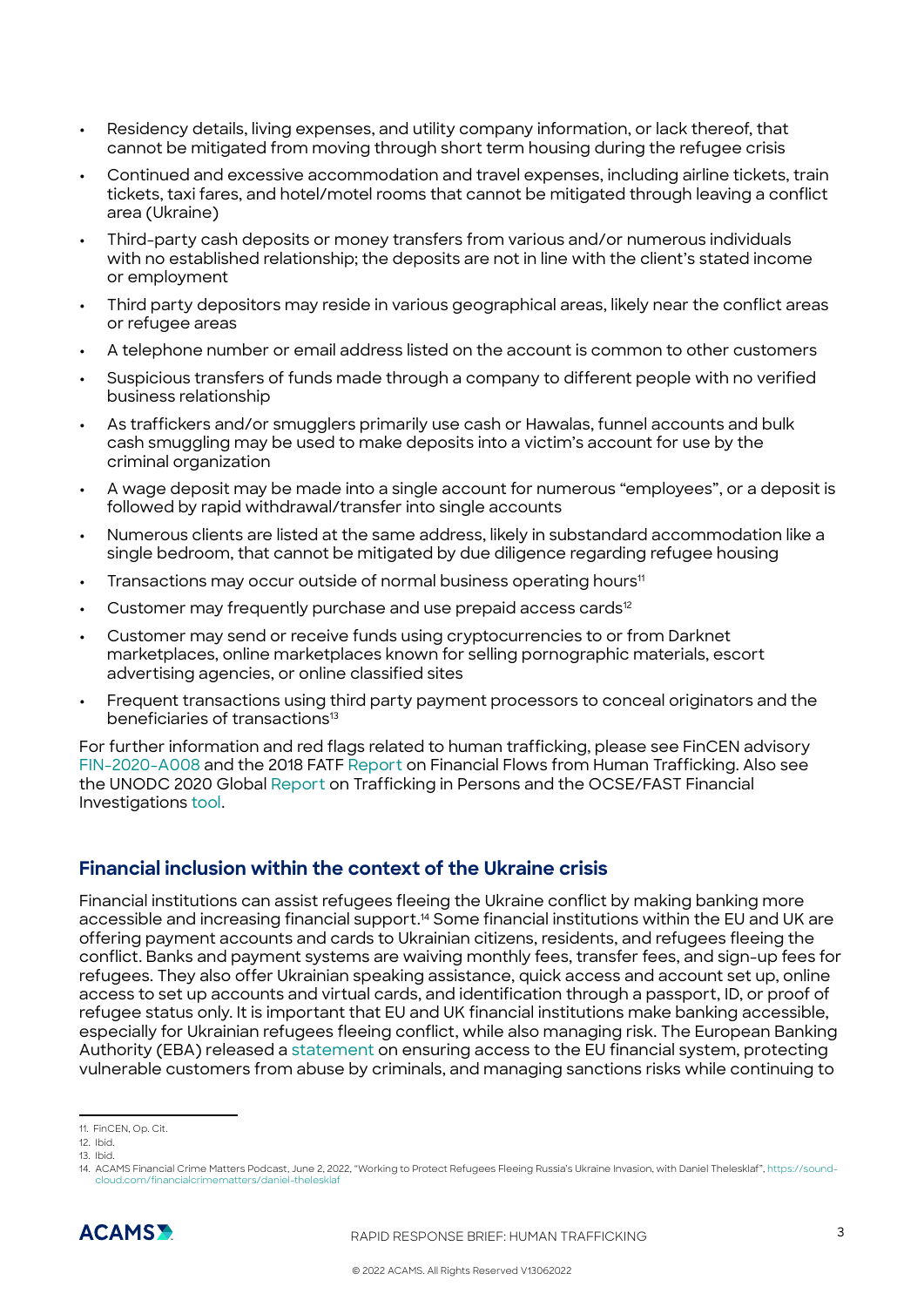monitor the situation and sharing best practices for financial institutions. By closely monitoring the situation and guidance from regulatory authorities, financial institutions can make banking accessible while also managing risk.

## **Practical Steps for Compliance**

- **•** It is important to include behavioral red flags in SARs/STRs where appropriate.
- **•** When incorporated into SAR filings, it is important that behavioral indicators, and the staff who witnessed them, are included in the SAR narrative so that information may be effectively searched for, and later used by, law enforcement.
- **•** Financial institutions should maintain photos and video, if possible, in supporting SAR documentation.
- **•** If a bank employee has communication with a subject or victim conducting suspicious activity, and the information obtained during the communication or witnessed during the transaction is pertinent to the SAR/STR filing, the bank should retain the name of the employee, position, date, and time of communication as part of the SAR supporting documentation.
- **•** Where possible, employ survivors of human trafficking within the institution in order to accurately train analysts and identity potential suspicious activity.

**For institutions within the UK**, it is important to ensure compliance with the POCA, the Terrorism Act, and MLR 2017 while communicating to the National Crime Agency (NCA) through SARs when vulnerable persons and cases of human trafficking are suspected. To ensure compliance, the following should be included within the SAR filing:

- **•** Relevant SAR Glossary Codes:<sup>15</sup>
	- ⚪ XXV2XX Risk to vulnerable people, particularly including sexual abuse and exploitation
	- ⚪ XXOICXX Organized immigration crime
	- ⚪ XXMSHTXX Modern slavery/human trafficking
- **•** If the suspicious activity is suspected to include modern slavery/human trafficking or children and vulnerable persons at risk of immediate harm, call the police on 999
- **•** Priority is given to high-risk victims of crime, including children and vulnerable adults, which is relevant to the Ukraine refugee crisis
- **•** As much information should be given as possible, including all available customer due diligence (CDD) data; in addition, it is important to correctly populate all fields with valid identifying information, including the date of birth field
- **•** Use the word "UNKNOWN" to make it clear the information for the particular SAR Field is not known

For further guidance on filing an effective SAR, see the NCA [Guidance.](https://www.nationalcrimeagency.gov.uk/who-we-are/publications/446-guidance-on-submitting-better-quality-sars-1/file)

<sup>15.</sup> National Crime Agency, June 2022, "Suspicious Activity Report (SAR) Glossary Codes and Reporting Routes", [https://www.nationalcrimeagency.gov.uk/](https://www.nationalcrimeagency.gov.uk/who-we-are/publications/597-glossary-codes-and-reporting-routes-june-2022/file) vario Esee," daspididas hotting hopeit (entry diseasary estadi<br>is/597[-glossary-codes-and-reporting-routes-](https://www.nationalcrimeagency.gov.uk/who-we-are/publications/597-glossary-codes-and-reporting-routes-june-2022/file)june-2022/file

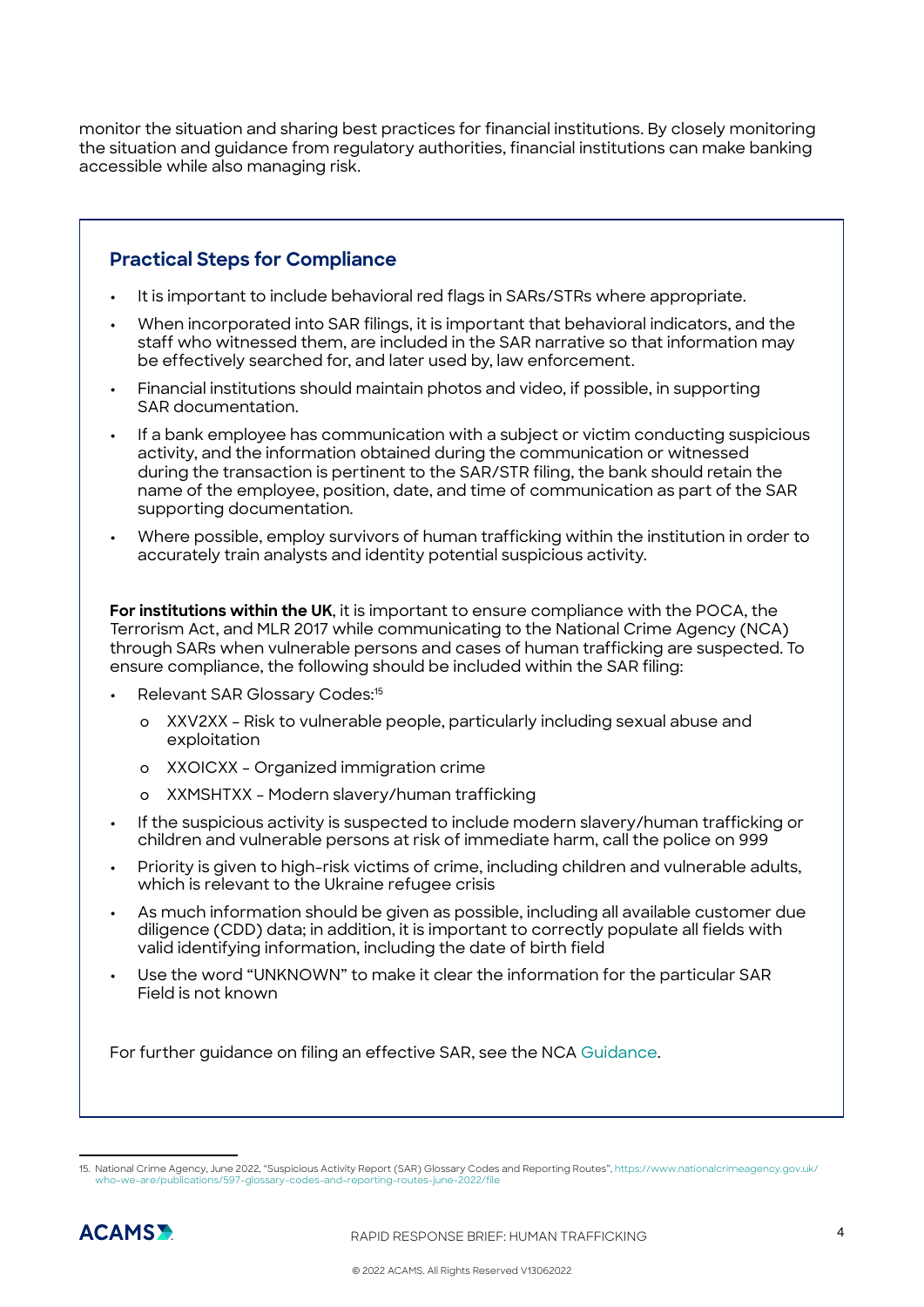**For institutions within the EU**, it is important to ensure compliance with the Sixth AML directive. To ensure compliance within the specific region's financial intelligence units (FIUs), please visit the member state's FIU for specific guidelines in reporting suspicious activity related to human trafficking.

To ensure compliance **within the United States**, financial institutions filing SARs related to human trafficking should ensure the following is completed as part of the SAR filing:<sup>16</sup>

- **•** SAR Field 2: HUMAN TRAFFICKING FIN-2020-A008
- **•** Mark the checkbox for human trafficking on the SAR form: SAR Field 38(h)
- **•** The potential victim should not be reported as the subject of the SAR, all available information on the victim should be included in the narrative
- **•** Financial institutions wanting to expedite the reporting of suspicious transactions that may relate to the activity noted in this alert should call the FinCEN financial institutions toll-free hotline at (866) 556-3974

Note that ACAMS' online training program includes a number of resources that address human trafficking including:

- **•** Free [certificate:](https://www.acams.org/en/training/certificates/fighting-modern-slavery-and-human-trafficking#overview-ce6f8a18) Fighting Modern Slavery and Human Trafficking
- **•** Free [certificate:](https://www.acams.org/en/training/certificates/fighting-modern-slavery-and-human-trafficking-part-2) Fighting Modern Slavey and Human Trafficking Part 2: US Sex and Exploitation Cases
- **•** Financial Crime Matters [Podcast](https://soundcloud.com/financialcrimematters/daniel-thelesklaf) with Daniel Thelesklaf, Project Director for Finance Against Slavery and Trafficking (FAST), discussing protecting Ukrainian refugees
- **•** Upcoming [webinar](https://www.acams.org/en/training/webinars/the-other-refugee-crisis-how-global-conflicts-fuel-the-scourge-of-human-trafficking): Global Conflict Fueling Human Trafficking
- **•** ACAMS Today [article](https://www.acamstoday.org/project-hades-dark-web-revealed/): Introducing Project Hades: Dark Web Revealed

## **Looking ahead**

The unprecedented and tragic conflict currently happening in Ukraine will lead to more displaced people around the globe. It is imperative that financial institutions continue to monitor accounts for suspicious activity and stay vigilant, in order to effectively fight the potential exploitation of displaced people fleeing conflict areas. Criminals exploit vulnerable refugees fleeing the conflict by offering shelter or by offering jobs. Therefore, it is important that official information about refugee assistance is clearly marked, and financial institutions make banking as accessible as possible for refugees. ACAMS will continue to monitor the situation and will give guidance via our [Ukraine Crisis Hub.](https://www.acams.org/en/ukraine-crisis-rapid-response-resources)

<sup>16.</sup> FinCEN, Op. Cit.